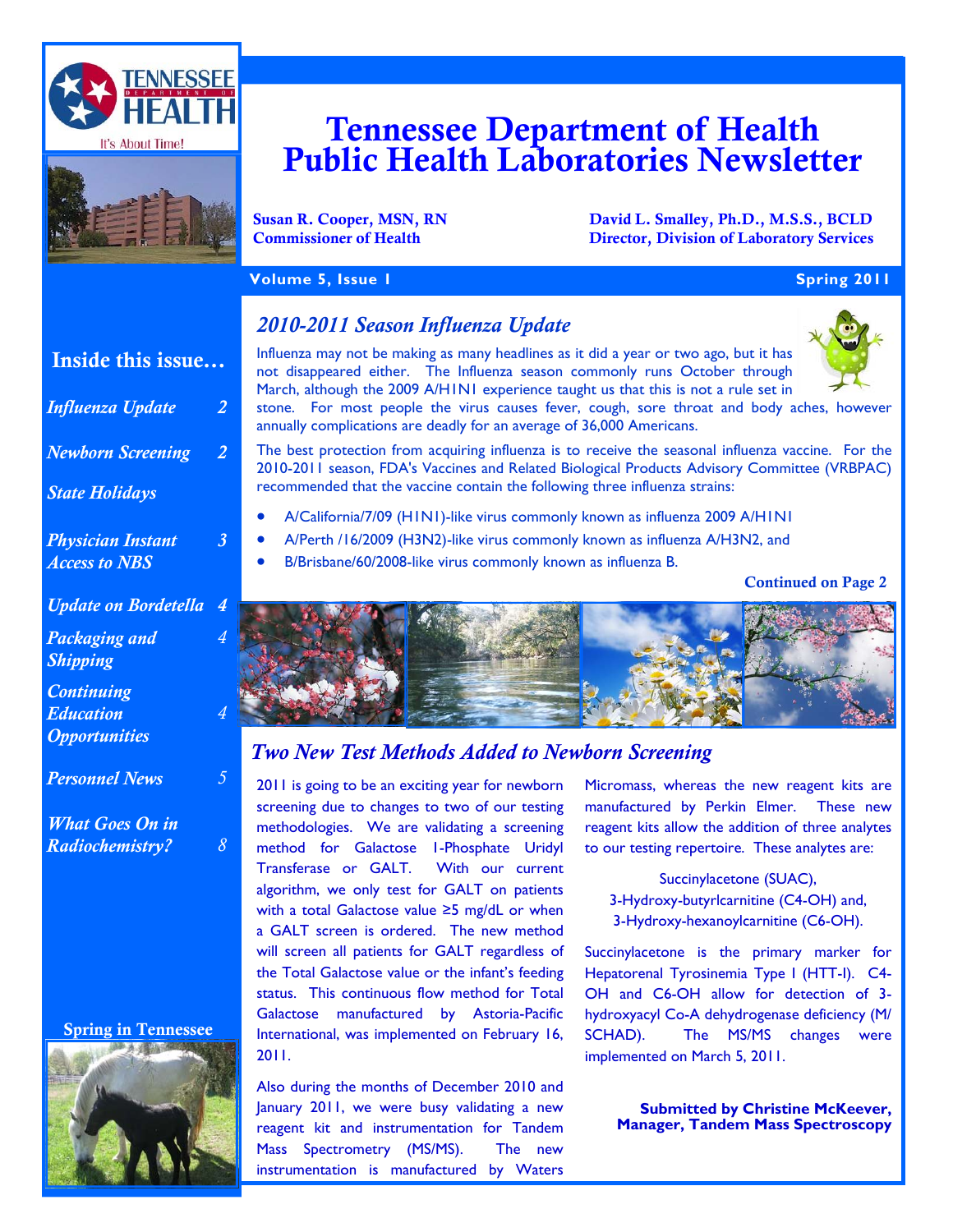# **Volume 4, Issue 2 Page 2 Clinical Services Laboratories News**

## *2010-2011 Season Influenza Update (Continued from Page 1)*

Each week, the Department of Health has 61 healthcare providers, evenly distributed across the state, collect specimens on patients exhibiting influenza-like symptoms. These 61 providers form a Sentinel Provider Network (SPN) to assess the presence and strains of influenza circulating in the community. Influenza specimens collected through the SPN have demonstrated that the VRBPAC suggestions were on target for this year. As of February 14, the circulating strains detected in Tennessee are the same strains of influenza included in the vaccine.



# *Newborn Screening Section Significantly Decreases Turn Around Time: Where There is a Will There is a Way*

The Division of Laboratory Services, Newborn Screening (NBS) is glad to report a significant decrease in turnaround time (TAT) for reporting screening results. Our Newborn Screening laboratory standard has always been to report all positive, or suspected positive, results to the Follow-up Program, Women's Health and Genetics (WHG), within 1 to 2 working days after the specimen is received in the laboratory. WHG then notifies the provider by telephone to initiate treatment of the patient, confirmation testing and follow-up of the patient. The reports of normal and presumptive positive specimens are mailed within 5 to 7 working days from time of receipt. We felt positively that we could improve our turnaround time for reporting results.

To achieve this goal several factors had to come together. We looked at our process and refined it to accomplish the goal of reporting and mailing normal and presumptive positives specimens in less than 2.5 days after the receipt of the specimen. On the first day, the specimens are received and removed from the envelopes.



**Continued on page 3**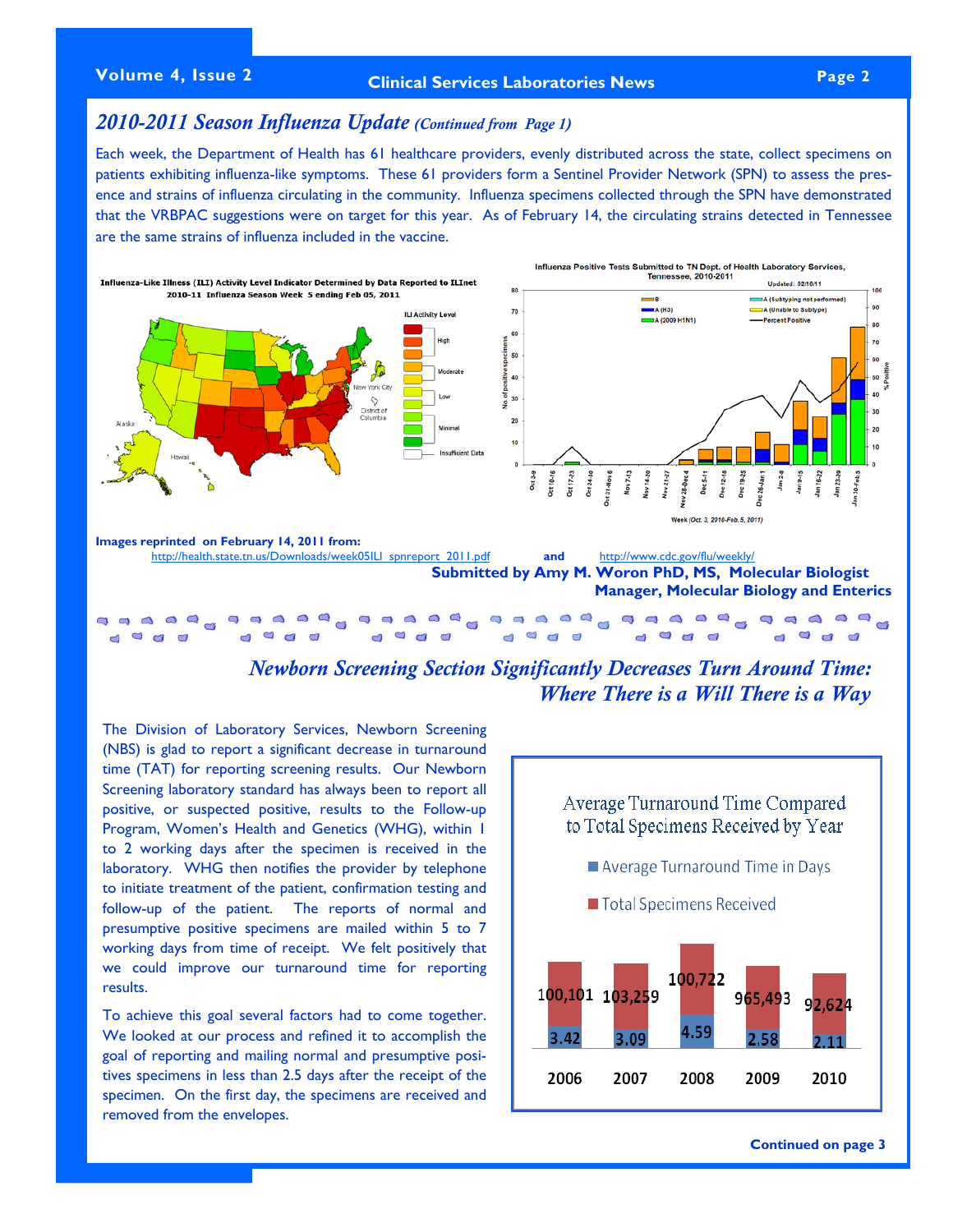# **Volume 4, Issue 2 Page 3 Clinical Services Laboratories News**

# *Newborn Screening Section Significantly Decreases Turn Around Time: Where There is a Will There is a Way (Continued from Page 2)*

Each specimen is stamped with the date and time of receipt. Each specimen is checked twice by two different technologists for quality and quantity. Next, a unique identifier (Tennessee Department of Health lab number) is assigned to each sample. Subsequently, the blood cards are separated from the form, and then the punching and processing of each specimen occurs. Next, data entry staff begin entering demographic information from the specimen form into Natus, our laboratory information management system (LIMS) and simultaneously, testing of the specimens begins in the laboratory. Once keyed, this information is verified for accuracy and completeness using double entry of key fields by a different data entry staff member.

On day two, once all specimens received on the previous day are keyed and verified, the lab is notified that the batch is complete and ready for reporting. Consistently Data Entry meets a goal of keying and verifying all specimens by 10:00 A.M. the following day. After a final LIMS demographic check is done by the lab, results and demographics are merged and released to the Follow-up Program. Mailers have a set run time to print at the end of the second day. On the third day (day 2.5), mailers are reviewed for accuracy by NBS management and are processed by data entry staff

where they are readied for mail pickup by 9:30 A.M. The major refinement in the workflow was instituting the automatic merging of results into our LIMS, and the

cooperation of our data entry staff ensuring that demographics are keyed in a timely fashion. The chart (at left) illustrates our success in decreasing our turnaround time.

> **Submitted by Thomas Childs, Manager, Newborn Screening**



#### *State Holidays (When Routine Reports Will Not Be Available by Telephone)*

For your convenience we wanted to let you know what days to avoid when calling to get a newborn screening result. These are days when only emergency calls can be addressed. Routine calls can be made every other day of the year with the exception of the following holidays:

 Good Friday - April 22 Veteran's Day - November 11 Memorial Day -May 30 Thanksgiving - November 24 Labor Day - September 5 Columbus Day - October 10\*

Independence Day - July 4 Christmas Day – observed on December 26\*

If you have any questions, please contact Christine McKeever (615-262-6352, [Chris.McKeever@tn.gov](mailto:Chris.McKeever@tn.gov)) or Thomas Childs (615-262-6446, [Thomas.Childs@tn.gov](mailto:Thomas.Childs@tn.gov)).

\*At the Governor's discretion, Columbus Day may be observed the Friday after Thanksgiving (November 25). Additional days may be added at Christmas and New Years.

#### *Physician Instant Access to Newborn Screening Reports*

Healthcare professionals can retrieve NBS results through the Voice Response System (VRS). The VRS only stores results on patients in which testing has been completed by the laboratory. Licensed physicians in Tennessee are required to register to receive a pin number for access. If you do not have access to the VRS and would like to have access to the system, please contact Women's Health and Genetics at 615-262-6304.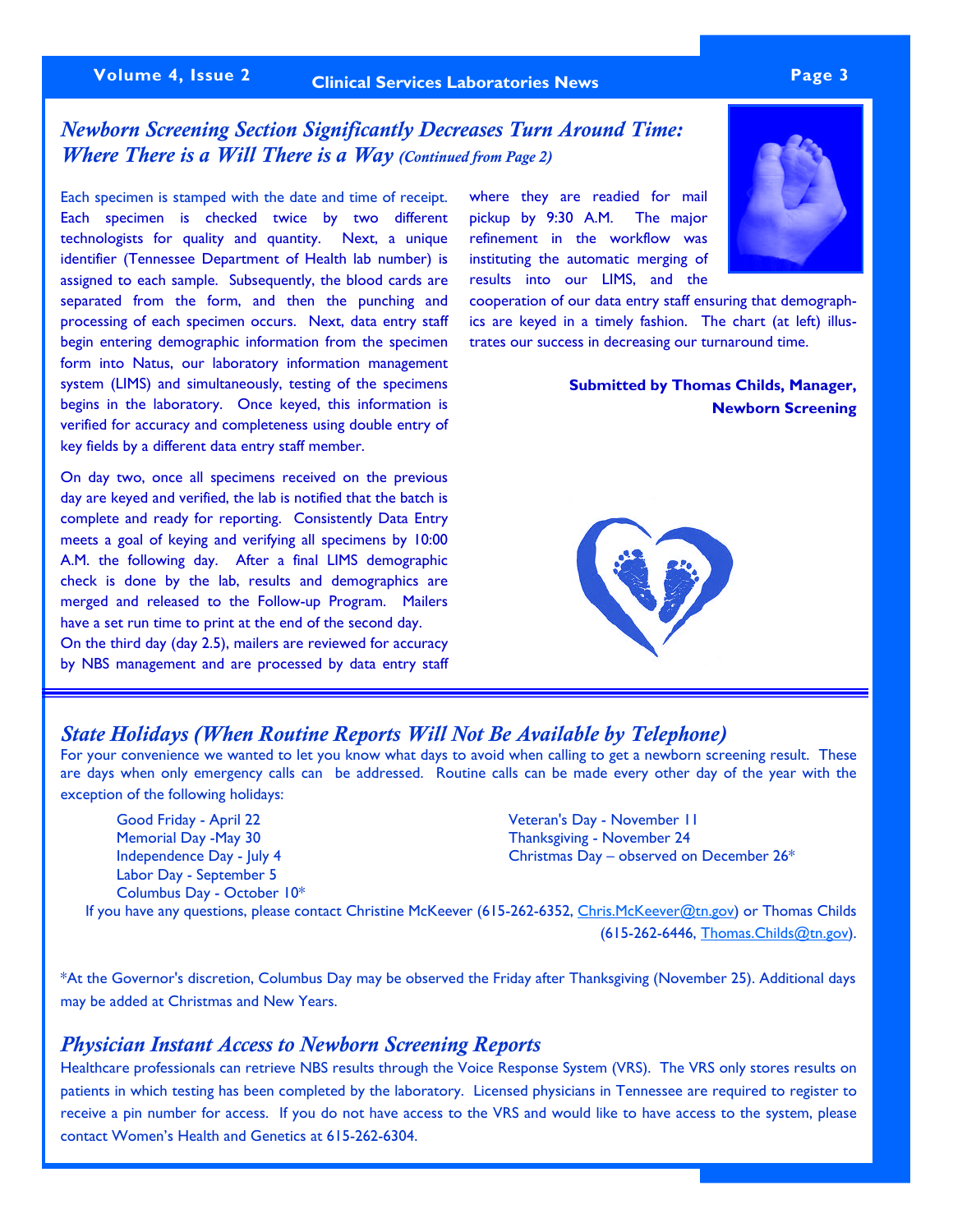#### **Volume 5, Issue 1 Page 4 Clinical Services Laboratories News**

#### *Update on Bordetella: What Have We Seen Lately in Tennessee?*

During the past year the Tennessee Department of Health Public Health Laboratory has performed culture and real time polymerase chain reaction (PCR) assays for the diagnosis of pertussis in 405 patients. Of these, there were twenty-six laboratory confirmed cases of pertussis reported. PCR assays detected more cases than culture. PCR methods provided the diagnosis of pertussis when culture was negative. All results must be interpreted in conjunction with patient symptoms, treatment status, and epidemiological factors.

The specimens of choice from patients that meet the clinical case definition of pertussis include nasopharyngeal (NP) swabs and aspirates. Collect two swabs; one for culture and one for PCR methods. Transport swabs in Regan-Lowe (RL) or Amies medium with charcoal. Regan-Lowe transport also serves as an enrichment medium for *Bordetella pertussis*. Dacron or rayon swabs must be used for collection of specimens, which supports both culture and PCR test methods. Cotton swabs with wooden shafts are not acceptable for specimen collection of *B. pertussis*.

For more comprehensive information consult the CDC guidance "Best Practices for [Health Care Professionals on the](http://health.state.tn.us/lab/Best_Practices_Use_Polymerase_Chain_Reaction.pdf)  [Use of Polymerase Chain](http://health.state.tn.us/lab/Best_Practices_Use_Polymerase_Chain_Reaction.pdf)  [Reaction \(PCR\) for Diagnosing](http://health.state.tn.us/lab/Best_Practices_Use_Polymerase_Chain_Reaction.pdf)  [Pertussis](http://health.state.tn.us/lab/Best_Practices_Use_Polymerase_Chain_Reaction.pdf)" found at:



http://www.cdc.gov/pertussis/clinical/diagnostic-testing/ diagnosis-pcr-bestpractices.html

|                |            | <b>PCR</b> |            |  |
|----------------|------------|------------|------------|--|
|                |            | <b>Pos</b> | <b>Neg</b> |  |
| <b>Culture</b> | <b>Pos</b> | 11         |            |  |
|                | <b>Neg</b> | 14         | 379        |  |

**Submitted by Henrietta Hardin, Manager General Bacteriology and Environmental Microbiology** 

# *Continuing Education Opportunities*

Join us for classes in Packaging and Shipping, Bioterrorism Preparedness and the *2011 Living in a Small World: Health Effects for Humans, Animals and the Environment* workshop. Register at http://health.state.tn.us/Lab/workshops.htm

## *Packaging and Shipping Category A Infectious Substances - 2011 Updates*

Federal Department of Transportation (DOT) regulations state that it is the responsibility of all persons who are involved in packaging and shipping infectious substances to keep up with changes in regulations.

- **•There are changes in the International Air Transport Association (IATA) Dangerous Goods Regulations 52<sup>nd</sup> edition** that affect the shipping of laboratory specimens.
- •FedEx has new requirements for completing a Shipper's Declarations for hazardous materials.
- •DOT has increased the liability fines for

#### **New IATA 52nd Editions Revisions**

#### **Retention Requirements for Shipper's Declaration**

A shipper must retain a copy of the shipper's declaration form for a minimum of 3 months.

#### **Labels on the Outer Package**

The name and address of the shipper and consignee should be on the same surface as the marking for the UN number and proper shipping name when the package size is adequate.

If the package size is not adequate, the labels must be on an adjacent side.

The net quantity of dangerous goods must be shown on all packages regardless of the class of dangerous goods.

**Packing Instructions (PI)**

Category A: the PI is now 620 (formerly 602) Dry ice: the PI is now 945 (formerly 904)

Note: These changes were made to the numbers only, not to the actual packing instructions. The PI number must be listed on the Shipper's Declaration for Dangerous Goods.

**Continued on page 5** 

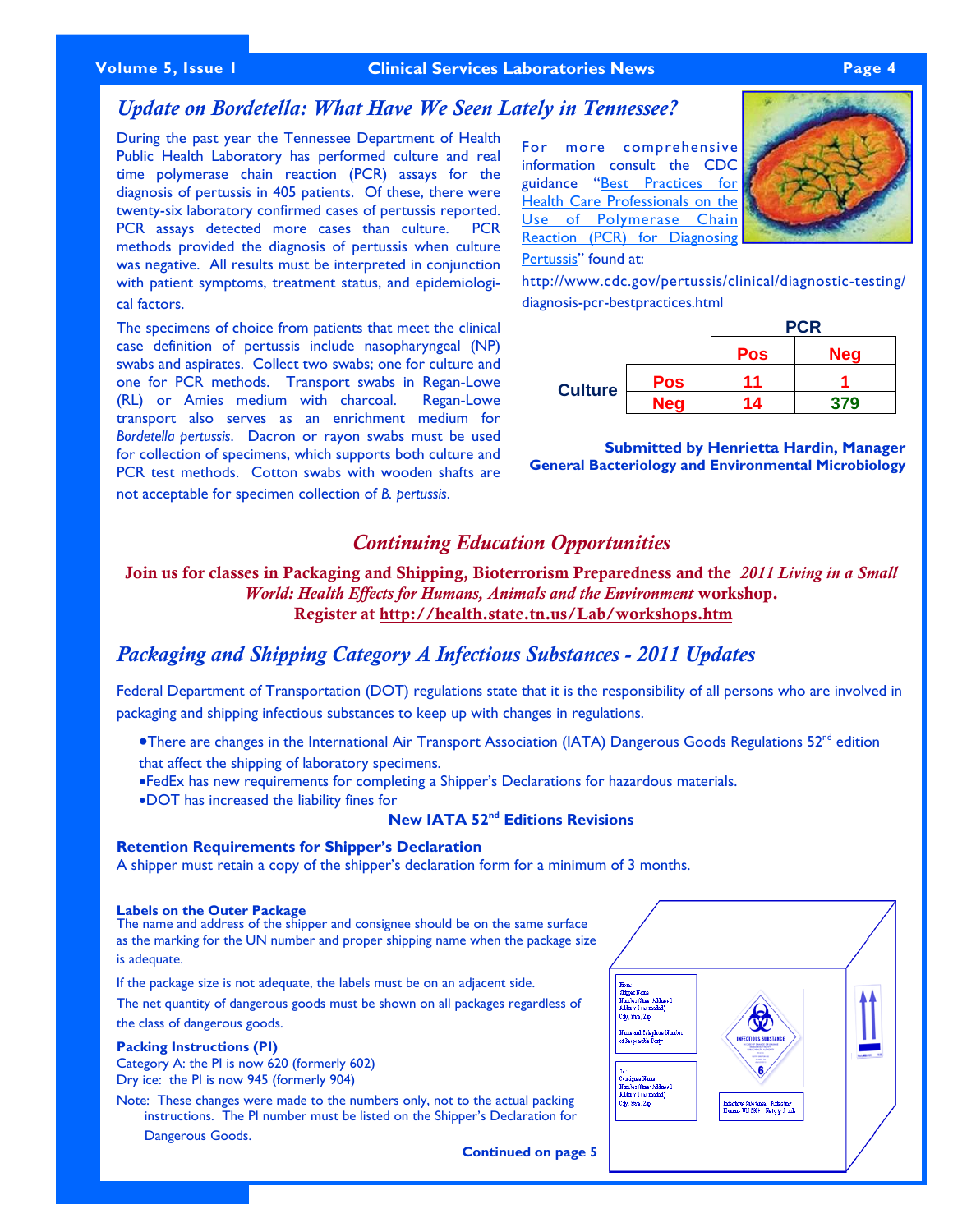# *Packaging and Shipping Category A Infectious Substances - 2011 Updates (Continued from Page 4)*

#### **Transporting a Category A Infectious Substance using your facility's courier:**

Regardless of the method of transporting a Category A Infectious Substance, the specimen must be packed following regulations for Category A substances and a shipper's declaration must be completed and sent with the shipment.

#### **Shipping Dry Ice**

IATA eliminated the Packing Group III designation for dry ice. This change relates to the Shipper's Declaration. If you are shipping a Category A infectious substance and dry ice, you must complete a shipper's declaration and list the infectious substance and the dry ice. Do not list a packing group for the dry ice.

## **New FedEx Requirements for Shipping Category A Infections Substances**

Beginning January 10, 2011, "Shipper's Declaration for Dangerous Goods" forms for all FedEx Express dangerous goods shipments originating in the United Sates must be prepared using software with dangerous goods compliance edit checks.

FedEx has implemented this change to help prevent errors in paper work so that fewer dangerous goods shipments will need to be returned due to non-compliance with regulations.

You can use a FedEx approved compatible program or use FedEx Ship Manager Software that can be downloaded at <http://fedex.com/us/ship-manager/software/downloads.html>.

FedEx Ship Manager Software requires a color printer or you must use paper with red border hatchings. You may order free paper with red border hatchings from FedEx to print the Shipper's Declaration for Dangerous

Goods forms. Customers in the U.S. can order the paper by calling **1.800.GoFedEx 1.800.463.3339**. For Laser Printer order FedEx LZR DG DEC forms (part No. 157295) For Dot Matrix Printer order FedEx 1421C (Part No. 146491)

#### **New DOT Liabilities**

"A person who knowingly violates a requirement ... is liable for a civil penalty of not more than \$55,000 and not less than \$250 for each violation, except the maximum civil penalty is \$110,000 if the violation results in death, serious illness or severe injury to any person or substantial destruction of property, and a minimum \$495 civil penalty applies to a violation relating to training. When the violation is a continuing one, each day of the violation constitutes a separate offense." 49 CFR parts 100-185 S 107.329(a)

#### **Hotline Telephone Numbers and Web Addresses**

**US DOT** (Department of Transportation) 800-467-4922

**FedEx Dangerous Goods** 800-463-3339 and www.fedex.com/us

**IATA** (International Air Transport Association) 514-390-6770

[http://www.iata.org/whatwedo/cargo/dangerous\\_goods/Documents/DGR52-significant-changes.pdf](http://www.iata.org/whatwedo/cargo/dangerous_goods/Documents/DGR52-significant-changes.pdf)

| <b>Employee Name</b>         | <b>Hire Date</b>     | <b>Section</b>           | <b>Job Title</b>             |  |
|------------------------------|----------------------|--------------------------|------------------------------|--|
| Tresa Lamay-Aguilar          | January 2, 2011      | <b>Reporting Office</b>  | <b>Office Supervisor 1</b>   |  |
| <b>William Shain Gilliam</b> | January 9, 2011      | <b>Newborn Screening</b> | Microbiologist 2 - Certified |  |
| <b>Promotion</b>             | <b>Date Promoted</b> | <b>Section</b>           | <b>Job Title</b>             |  |
| Amelia Foust                 | January 9, 2011      | <b>Molecular Biology</b> | Microbiologist 3 - Certified |  |
| <b>Shannon Spence</b>        | February 27, 2011    | Chemistry                | Chemist 2                    |  |

# *Personnel News: Division of Laboratory Services*